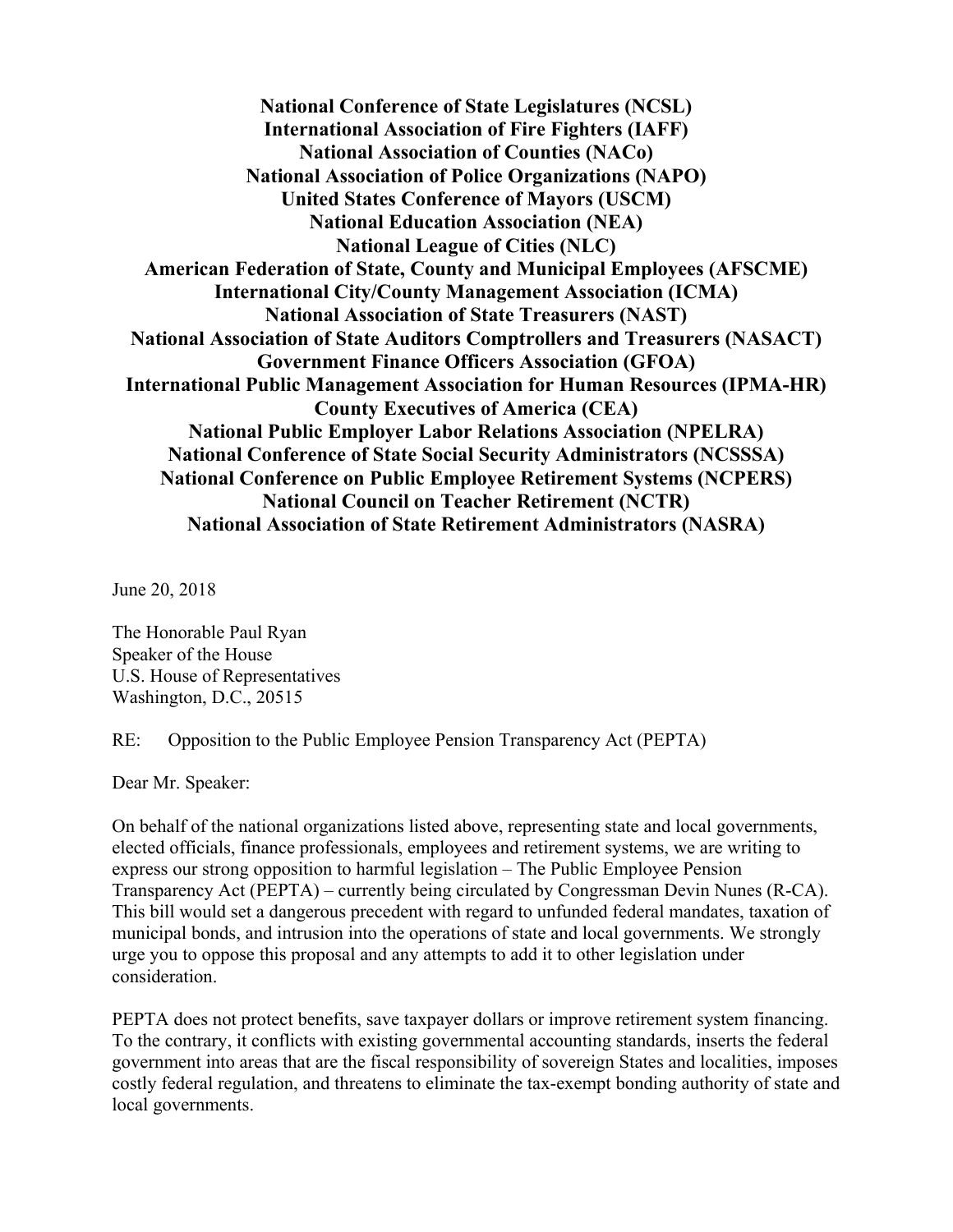The legislation not only violates the principles of federalism, but represents a fundamental lack of understanding regarding state and local government operations and financing, including accounting standards and strict legal constraints already in place that require open financial reporting and processes:

- **State and local government retirement systems are subject to significant oversight, regulation and transparency.** Public pensions are established under state statutes, local ordinances or both; subject to fiduciary, investment and administrative laws as well as to open records and sunshine statutes; and overseen by elected governmental bodies, state and local regulators, elected office holders, the public, and independent boards of trustees.
- **Government accounting standards are set by an independent body, regularly reviewed, and were recently updated with regard to state and local pension disclosures.** The Governmental Accounting Standards Board (GASB) is recognized by governments, the accounting industry, and the capital markets as the official source of generally accepted accounting principles (GAAP) for state and local governments. GASB standards for financial disclosures must be followed to receive a clean audit. GASB was established by state and local government organizations in conjunction with the Financial Accounting Foundation, in recognition of the fact that governments are fundamentally different from for-profit business enterprises, including their unique time horizons, oversight, revenue streams, constitutional or contractual protections, stakeholders and accountability for resources. GASB recently completed a multi-year process of reviewing and significantly revising its accounting standards on public pension reporting, which are now in effect. In doing so, GASB considered and rejected the assumptions and calculations proposed by PEPTA as inappropriate for governmental entities.
- **Actuarial valuations and assumptions are publicly disclosed and under review.**  Actuarially determined pension contributions, as well as the assumptions that underlie them, are already required to be included in government financial notes, along with a government's 10-year pension contribution history. The financial condition of the retirement system, including funded status and necessary contributions, must be certified by qualified actuaries that adhere to Actuarial Standards of Practice (ASOP). ASOPs are maintained by the Actuarial Standards Board (ASB), which identifies what U.S. actuaries should consider, document, and disclose. The ASB is reviewing ASOPs applicable to pensions, including potential changes relating to assumptions and disclosures.
- **State and local retirement systems' financial information is publicly available, including on a searchable database.** Data on public pension plans and their finances are available, accessible to the general public at no cost and without request, on public retirement system websites. In addition, Comprehensive Annual Financial Reports and Actuarial Valuations are publicly available on Public Plans Data, a searchable database which contains detailed annual data on the largest state/local pensions in the US., accounting for 95 percent of total state/local pension assets and membership.